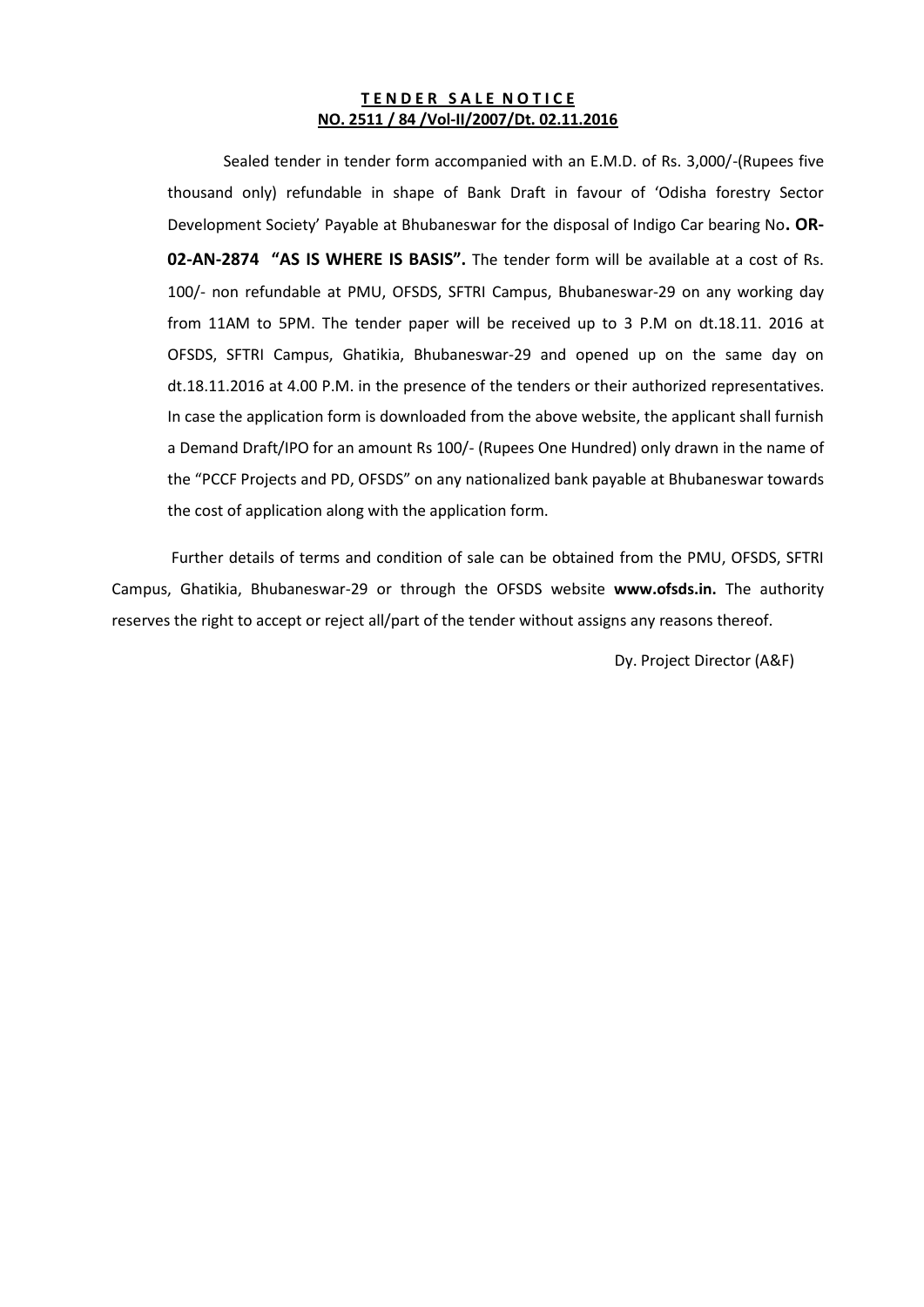# **ODISHA FORESTRY SECTOR DEVELOPMENT SOCIETY, SFTRI CAMPUS, GHATIKIA,**

### **BHUBANESWAR-29**

### TERMS AND CONDITIONS OF TENDER SALE OF CONDEMNED TATA INDIGO EXCEL CAR

#### OR-02-AN-2874

- 1. Odisha forestry Sector Development Society, SFTRI Campus, Ghatikia, Bhubaneswar invites sealed tenders in tender form as per the prescribed format enclosed herewith by speed post/registered post/in person from the intending purchaser herein after called as the tenderer [s] quoting their offers for purchase of condemned Tata Indigo Excel Car bearing registration number OR-02AN-2874 on **"as is where is basis**". The tender will be received up to 3.00 P.M. on dt. 18.11.16 and will be opened at 4.00 P.M. on 18.11.16 in presence of tenderer or their authorized representatives. No tender will be entertained/considered received after 3.00 P.M. on dt.18.11.2016
- **2.** The very act of giving offer in the tender form shall be deemed as proof that the tenderer has inspected the vehicle and satisfied him/her about its condition. No complaint at later stage shall be entertained after submission of tender offer and Odisha Forestry Sector Development Society will not be responsible for any dispute on the condition of the vehicle after the sale which is be sold on "**as is where is basis"**
- 3. The tender forms should be filed in clearly and legibly. The offer quoted should be written both in figures and words. Correction and over writing if any should be attested by the tenderer. The full name and complete address of tenderer should be clearly written in the tender paper. The tender paper without signature and EMD will be summarily rejected.
- 4. The tender paper should accompany with an earnest money deposit of Rs.3000/-in shape of A/C Payee Bank draft drawn in favour of 'Odisha forestry Sector Development Society' drawn in any Nationalized Bank, payable at Bhubaneswar. No cash deposit will be accepted. In case of successful tender, the EMD will be adjusted towards security deposit and in case of unsuccessful tender the EMD will be refunded within seven days of completion of tender process without any interest.
- 5. The successful tenderer shall have to deposit 25% of the amount quoted in tender within two days as security deposit to be adjust towards the sale value and the balance 75% shall have to be paid within seven days from the issue of lifting order.
- 6. The taxes and duties etc., if any will be borne extra in addition to sale value by the tenderer /purchaser
- 7. The successful tenderer, if fails to deposit the full sale value and taxes etc, if any, within the stipulated time, as mentioned above in that case OFSDS will be at liberty to forfeit the entire amount deposited by the tenderer and depose the vehicle as would be deemed proper at the risk of the purchaser/tenderer.
- 8. The successful tenderer shall remove the vehicle from the office premises within seven days from the date of payment of full sale value offered by him including taxes, duties etc,
- 9. The vehicle shall not be delivered to the tenderer unless and until full payment including taxes, duties etc if any, is made and requisite formalities are completed. The tools, implements and spare parts shall not be delivered with the vehicle. On full payment of sale value with all statutory dues the purchaser will furnish an undertaking that the vehicle shall not be used for any unlawful and illegal activities after the delivery of the vehicle.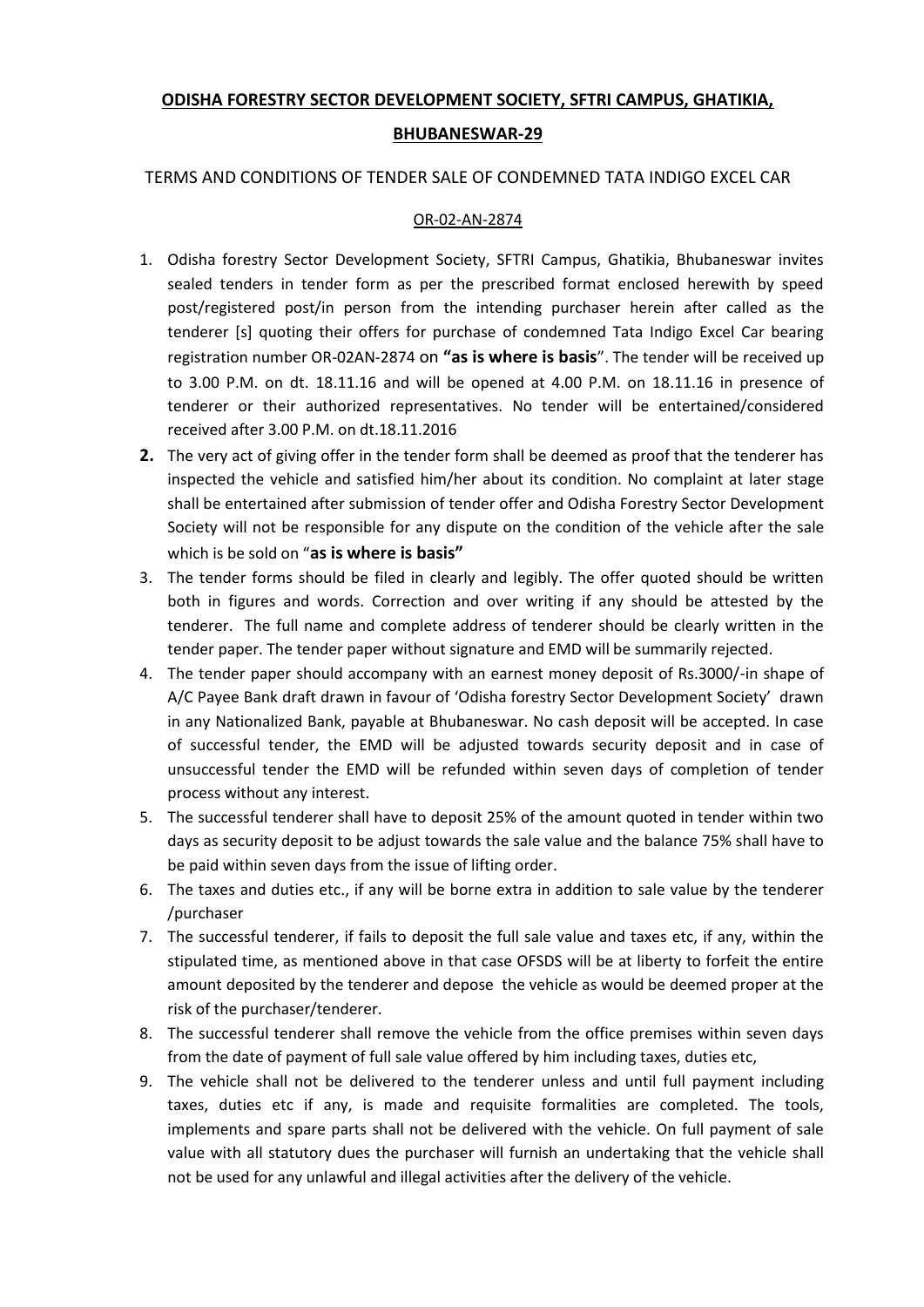- 10. The successful tenderer if fails to lift the vehicle within seven days as per clause -8 in that case the tenderer/purchaser shall be charged ground rent @ 1% of the tender amount per day or part thereof. If the ground rent exceed the offered amount ['sale price] deposited, the successful tender shall have no claim over the vehicle. The sale price so deposited will be adjusted towards ground rent and vehicle will become the absolute property of the OFSDS and will be disposed of at the risk of tenderer.
- 11. In case of any dispute regarding the above sale the decision of the Project Director, OFSDS, Bhubaneswar will be final and binding on both the parties.
- 12. The Authority reserves the right to accept or to reject the tender without assigning any reason thereof.
- 13. The intending purchasers can inspect the vehicle i.e. Tata Indigo Car No. OR 02-AN-2874 at the OFSDS office premises on any working day between 11.00 AM to 5.00 PM.
- 14. In case any dispute the same shall only be subject to the jurisdiction of court at Bhubaneswar, Odisha.

For ODISHA FORESTRY SECTOR DEVELOPMENT SOCIETY Dy. Project Director (A&F)